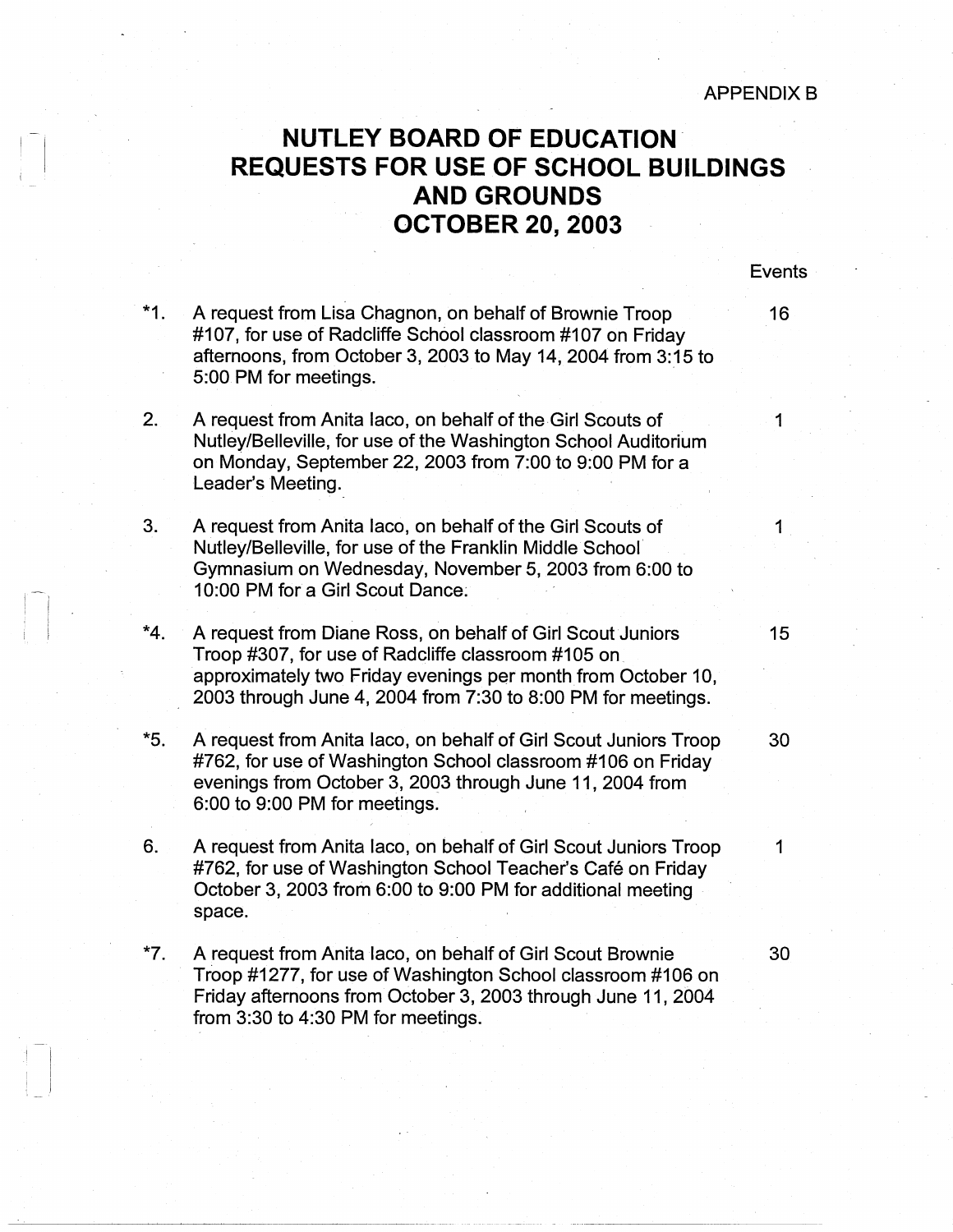\*8. A request from Michelle Goitiandia, on behalf of Junior Girl 16 Scout Troop #801, for use of the Spring Garden School Art Room approximately two Mondays per month, from October 6, 2003 from through June 7, 2004, from 6:30 to 8:30 PM for meetings.

- \*9. A request from Patti A. Davis, on behalf of the Lincoln School 9 PTO, for use of the Lincoln School Cafe one Thursday per month, from September 25, 2003 through May 27, 2004, from 1 :30 to 4:15 PM for "Market Day" fund-raisers.
- \*10. A request from Lori Robinson, on behalf of Brownie Troop 31 #1192, for use of Radcliffe School classroom #110 on Monday evenings, from September 29, 2003 to June 14, 2004 from 6:00 to 8:00 PM for meetings.
- \*11. A request from Michelle Christantello, on behalf of Junior Girl 31 Scout Troop #207, for use of Radcliffe School classroom #107 on Monday evenings, from October 6, 2003 to June 14, 2004 from 6:15 to 7:45 PM for meetings.
- \*12. A request from Gina Marie Russell, on behalf of Girl Scout 31 Brownie Troop #50, for use of Washington School classroom #106 on Monday evenings, from September 29, 2003 through June 7, 2004 from 6:45 to 8:00 PM for meetings.
- 13. A request from Lisa DeFabbi, on behalf of the  $6<sup>th</sup>$  Grade 1 Promotion Committee, for use of the Teacher's Café on Tuesday, October 7, 2003, from 7:30 to 9:00 PM for a fundraising meeting.
- 14. A request from Karen Wlosek, on behalf of the High School 1 Crew Booster Club, for use of the High School Cafe on Tuesday, October 14, 2003, from  $7:00$  to  $9:00$  PM for a meeting.
- \*15. A request from Joanne Cocchiola on behalf of the Department 2 of Public Affairs, for use of the High School Gymnasium, 5 classrooms, and Cafe on Friday, September 19, 2003 from 4:00 to 7:00 PM for set up, and Saturday, September 20, 2003 from 7:00 AM to 2:00 PM for the Nutley Health Fair.
- 16. A request from Linda Van Nessi, on behalf of the Essex County 1 Board of Elections for use of the Franklin Middle School Auditorium on Saturday, November 1, 2003 from 9:00 to 11 :00 AM for a class.

.<br>1947 - Harriet Land, amerikansk politiker († 1908)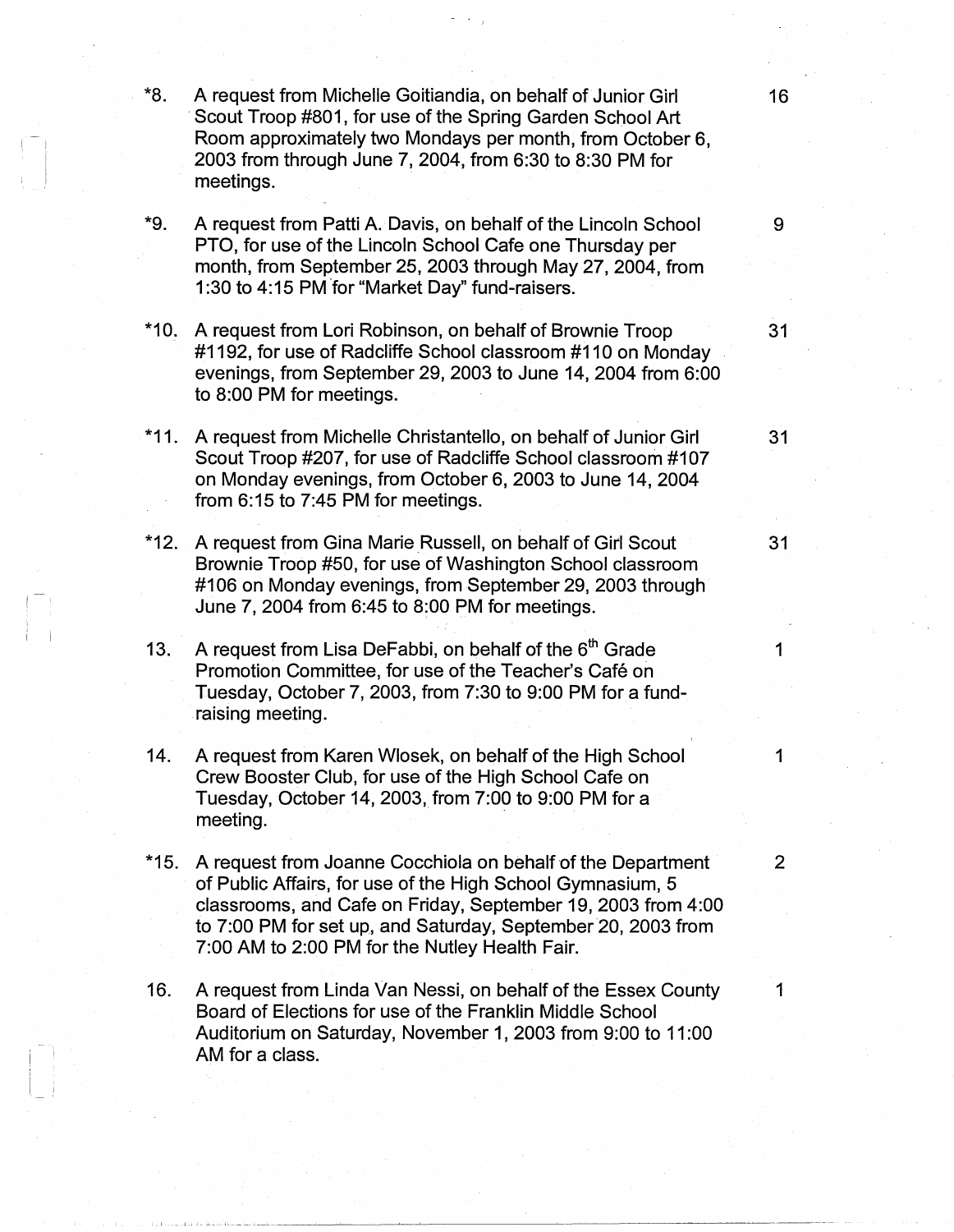- \*17. A request from Gail Brendel, on behalf of Brownie Troop #53 **32**  for use of the Lincoln School Teacher's Cafe on Friday afternoons from 3:30 to 5:00 PM from September 26, 2003 to June 11, 2004 for meetings.
- 18. A request from Maria Passalacqua on behalf of the Radcliffe 1 School 6<sup>th</sup> Grade Committee for use of the Radcliffe School Field and/or Gymnasium on Saturday, October 18, 2003 from 12 Noon to 5:00 PM for a walk-a-thon fundraiser.
- \*19. A request from Dana Melillo on behalf of the Nutley Parks and 7 Recreation Department for use of the High School Auditorium and 4 classrooms from Monday, November 17, 2003 to Saturday November 22, 2003 from 5:30 PM to 11 :00 PM and Sunday, November 23, 2003 from 11 :30 AM to 5:00 PM for the Junior Theatre Production rehearsals and performances.
- \*20. A request from Dana Melillo on behalf of the Nutley Parks and 9 Recreation Department for use of the Franklin Middle School Gymnasium on weeknights from Tuesday, October 14, 2003 to Friday, October 24, 2003 from  $6:00$  to 10:00 PM for Junior Basketball Program Try-Outs.
- \*21. A request from Dana Melillo on behalf of the Nutley Parks and 4 Recreation Department for use of the Radcliffe School Gymnasium on Tuesday, October 14, Thursday, October 16, Friday, October 17, and Thursday, October 23, 2003 from 6:15 to 9:00 PM for Junior Basketball Program Try-Outs.
- **\*22.** A request from Dana Melillo on behalf of the Nutley Parks and 3 Recreation Department for use of the High School Gymnasium and the Auxiliary Gymnasium on Tuesday, October 14, Wednesday, October 15, and Tuesday, October 21, 2003 from 6: 15 to 9:00 PM for Junior Basketball Program Try-Outs.
- **\*23.** A request from Linda Fodera on behalf of Brownie Troop #95 30 for use of the Yantacaw School Art Room on Monday evenings from October 6, 2003 to June 4, 2004 from 6:00 to 8:00 PM for Brownie meetings.
- **\*24.** A request from Mary Milici on behalf of Girl Scout Cadette **28**  Troop #110 for use of classroom #314 at the Franklin Middle School on Thursday afternoons from October 23, 2003 to June 10, 2004 from 3:00 to 5:00 PM for meetings.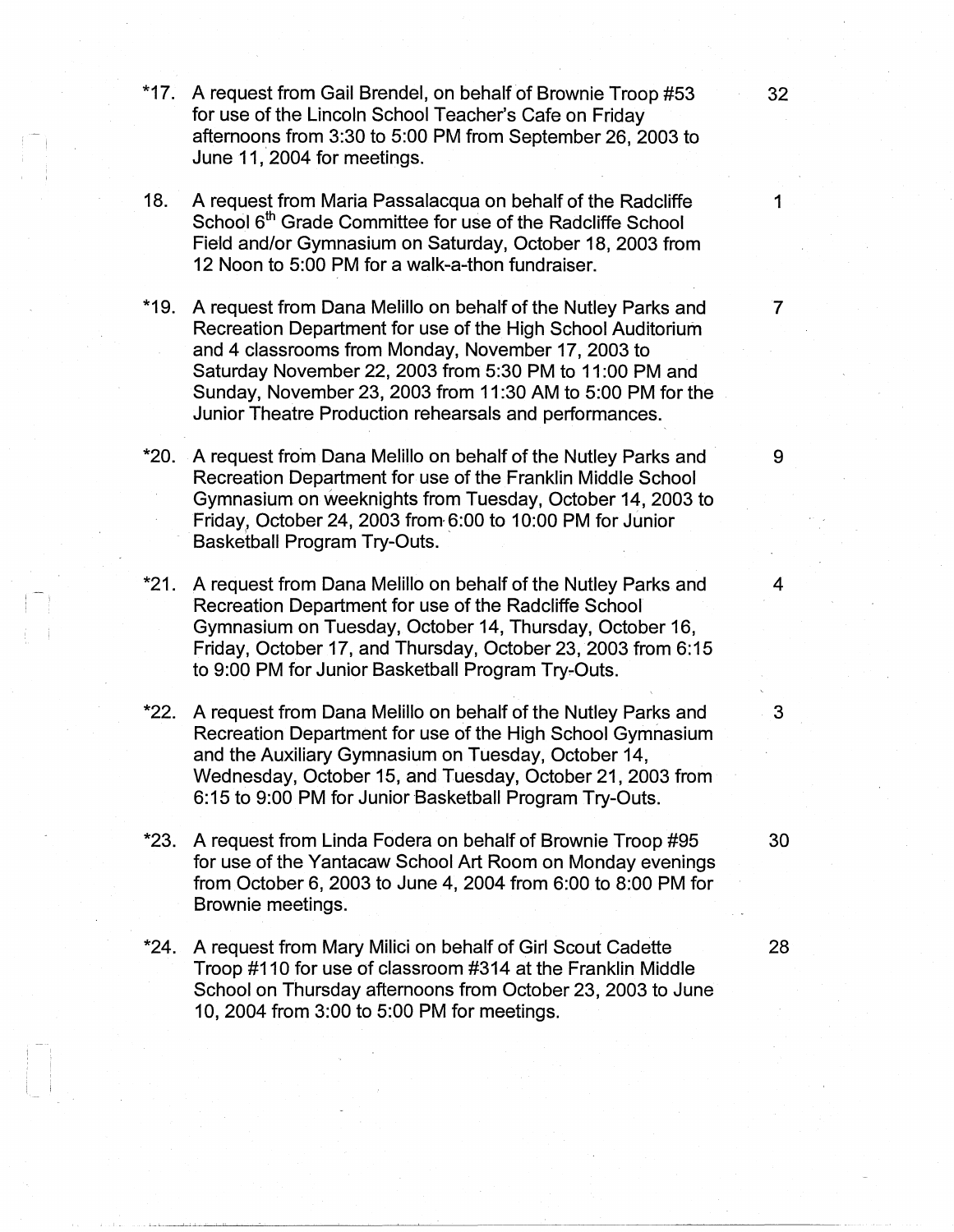- 25. A request from Beverly Fiore on behalf of the Nutley Belleville 1 Columbus Day & Italian Heritage Month Parade Committee, Inc. for use of the Franklin Middle School on Sunday, October 12, 2003 from 12 Noon until 4:30 PM due to the Columbus Day Parade.
- **26.** A request from Frank Penna on behalf of the Nutley Hockey 1 League Booster Club, for use of the Franklin Middle School Cafe on Wednesday, October 1, 2003 from 7:30 to 9:00 PM for a meeting.
- **27.** A request from Maria Passalacqua on behalf of the Radcliffe 1 School 6<sup>th</sup> Grade Committee for use of the Radcliffe School Library on Thursday, October 2, 2003 from 7:30 to 9:00 PM for a 6<sup>th</sup> Grade Graduation planning meeting.
- **28.** A request from Valerie Cerami on behalf of the Lincoln School 1  $6<sup>th</sup>$  Grade Graduation Committee for use of the Lincoln School Teacher's Cafe on Thursday, September 25, 2003 from 7:30 to 9:00 PM for a  $6<sup>th</sup>$  Grade Graduation planning meeting.
- **\*29.** A request from D. A. Falanga on behalf of Weblos 11, Pack 142 17 for use of the Spring Garden School Art Room on Friday evenings from October 3, 2003 to February 27, 2004 from 7:30 to 9:00 PM for Cub Scout meetings .
- \*30. . A request from Lenore Delorenzo on behalf of Brownie Troop **30**  #973 for use of classroom #105 at Radcliffe School on Monday evenings from October 6, 2003 to June 6, 2004 from 6:30 to 8:00 PM for meetings.
- **\*31.** A request from Dana M\_elillo on behalf of the Nutley Parks and 6 Recreation Department for use of the High School Auditorium and 4 classrooms from Tuesday, January 20, 2004 to Saturday, January 24, 2004 from 5:30 PM to 11 :00 PM and Sunday, January 25, 2004 from 11 :30 AM to 5:00 PM for Theatre Production rehearsals and performances.
- **\*32.** A request from Tina E. Palermo on behalf of Brownie Troop (# **28**  pending) for the use of classroom 8-1 at Spring Garden School every Friday afternoon from October 24, 2003 to June 11, 2004 from 3:30 to 4:30 PM for meetings.

--~-----~-------- ----~------·------"·----· ·-·---·-------

I